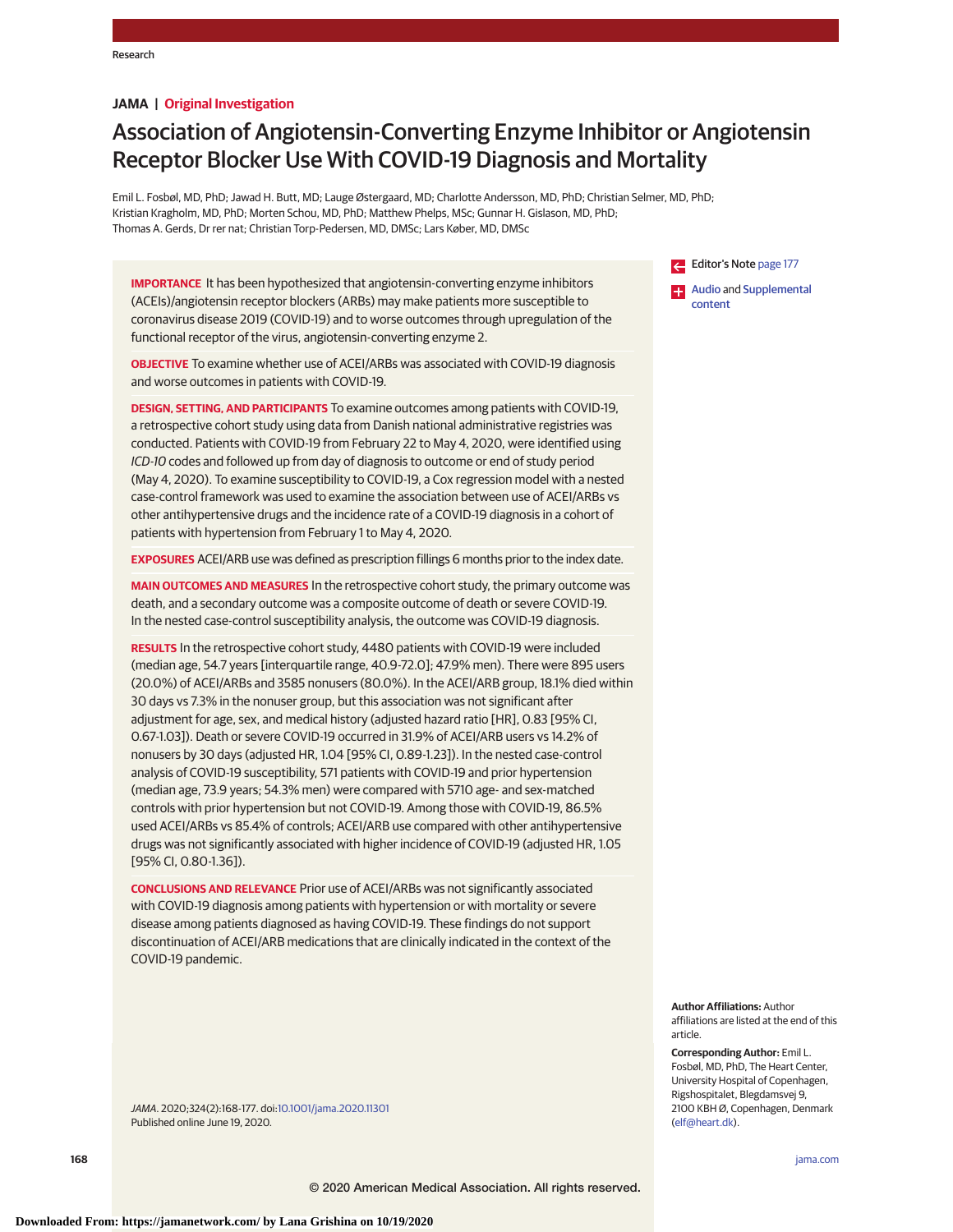oronavirus disease 2019 (COVID-19) caused by the novel<br>severe acute respiratory syndrome coronavirus 2 (SARS-CoV-2) is a major threat to global health. Research on<br>modifiable risk factors potentially linked to increased su severe acute respiratory syndrome coronavirus 2 (SARSmodifiable risk factors potentially linked to increased susceptibility to infection or to worse outcomes among those who have the disease has focused on cardiovascular comorbidity, hypertension, and diabetes.<sup>1-5</sup> Interest has been directed to the use of angiotensin-converting enzyme inhibitors (ACEIs)/ angiotensin receptor blockers (ARBs) because these drugsmay affect the ability of SARS-CoV-2 to infect cells through upregulation of angiotensin-converting enzyme 2 (ACE2), the receptor for SARS-CoV-2 cell entry.<sup>6,7</sup> Based on this suggested mechanism, media reports have raised questions about ACEI/ARB treatment in the setting of COVID-19. In response, opinion leaders<sup>5,8-10</sup> have emphasized that data do not support discontinuation of ACEI/ARBs and have called for outcome studies. Data are emerging from selected cohorts, and results to date have suggested that ACEI/ARB use was not associated with increased risk of COVID-19 or worse outcomes among those with infection.10-14 To further inform these questions, a nationwide observational study of patients in Denmark through May 4, 2020, examined whether use of ACEI/ARBs was associated with susceptibility to COVID-19 and with risk of death or severe infection among those with COVID-19 when accounting for patients' comorbidities and age.

# Methods

Retrospective studies do not require ethics approval in Denmark and all data were deidentified and only available through Statistics Denmark. Approval from the Danish Data Protection Agency was secured, and the need for patient informed consent was waived.

#### Data Sources

Data from Danish national administrative registries were linked on an individual level by the use of a unique personal identifier. By such linkage, data were obtained on civil status, hospitalizations, procedures, and prescription fills. The Danish health care system is administered by the state, and all hospitalizations since 1978 are registered (using *International Classification of Diseases, Eighth Revision* [*ICD-8*] coding of diagnoses from 1978-1994 and*International Statistical Classification of Diseases andRelated Health Problems, TenthRevision*[*ICD-10*] thereafter), all procedures since 1996 are registered, and all prescription fills since 1995 are registered. The Danish registries are validated, previously described in detail, and are of high quality and completeness.15,16

## Study Patients and Covariates

For the retrospective cohort study, all Danish residents were available for study inclusion, and those who were examined in a hospital and had a diagnosis code for COVID-19 registered after February 1, 2020, were included in this study (explicit*ICD-10* codes B342A, B972, and B972A created for the COVID-19 pandemic by the Danish Ministry of Health in accord with the definition established by the World

#### **Key Points**

**Question** Is angiotensin-converting enzyme inhibitor (ACEI)/angiotensin receptor blocker (ARB) use associated with greater susceptibility to coronavirus disease 2019 (COVID-19) and with worse outcomes after COVID-19 diagnosis?

**Findings** In a retrospective cohort study of 4480 patients diagnosed as having COVID-19, prior ACEI/ARB use, compared with no use, was not significantly associated with mortality (adjusted hazard ratio, 0.83). In a nested case-control study of a cohort of 494 170 patients with hypertension, use of ACEI/ARB, compared with use of other antihypertensive medications, was not significantly associated with COVID-19 diagnosis (adjusted hazard ratio, 1.05).

**Meaning** Prior use of ACEI/ARB was not significantly associated with COVID-19 diagnosis or with mortality among patients diagnosed as having COVID-19.

Health Organization). A local hospital (University Hospital of Copenhagen, Rigshospitalet) approved a quality assessment of COVID-19 *ICD-10*codes for the present study; 98 patient records with an *ICD-10* code for COVID-19 were reviewed and 97 of these had a laboratory-confirmed real-time reverse transcription–polymerase chain reaction test for SARS-CoV-2 (extrapolated positive predictive value, 98%). The index date was day of diagnosis of COVID-19. Socioeconomic status was defined by educational level and the median household income the year prior to the index date by quartiles. Medical histories and use of medications were defined by diagnoses related to prior hospital admissions or outpatient visits and filled prescriptions through Danish pharmacies. Definitions have been used in prior studies and have been validated in the national Danish registries.<sup>15,16</sup> Specifically, hypertension was defined by use of more than 1 antihypertensive drug, as previously defined with good specificity.<sup>17</sup>

For the susceptibility analysis, a nested case-control framework was used. A cohort of all patients with hypertension in Denmark was followed up between February 1, 2020, and until incident COVID-19 diagnosis, death without incident COVID-19 diagnosis, or May 4, 2020, whichever came first. Patients with COVID-19 and prior hypertension were designated as cases in the analysis, and these were matched with 10 controls on age and sex among users of antihypertensive drugs without COVID-19. Patients with other indications for ACEI/ARB therapy (eg, heart failure or chronic kidney failure) were excluded to limit confounding by indication.

#### Exposure of Interest: Use of ACEI/ARBs

The exposure of interest was patients' use of ACEI/ARBs, and this was captured through prescription fillings (≥1 filling) in a 6-month period prior to the index date. The anatomical therapeutic group code of C09 was used for identifying ACEI/ ARBs, C09AA for ACEIs, and C09CA for ARBs. C09BA was used for combinations of ACEIs and diuretics and C09DA for combinations of ARBs and diuretics. Sacubitril/valsartan was categorized as an ARB. To increase the robustness of the exposure definition and results, all analyses were repeated among ACEI/ARB users who filled a prescription within 3 months of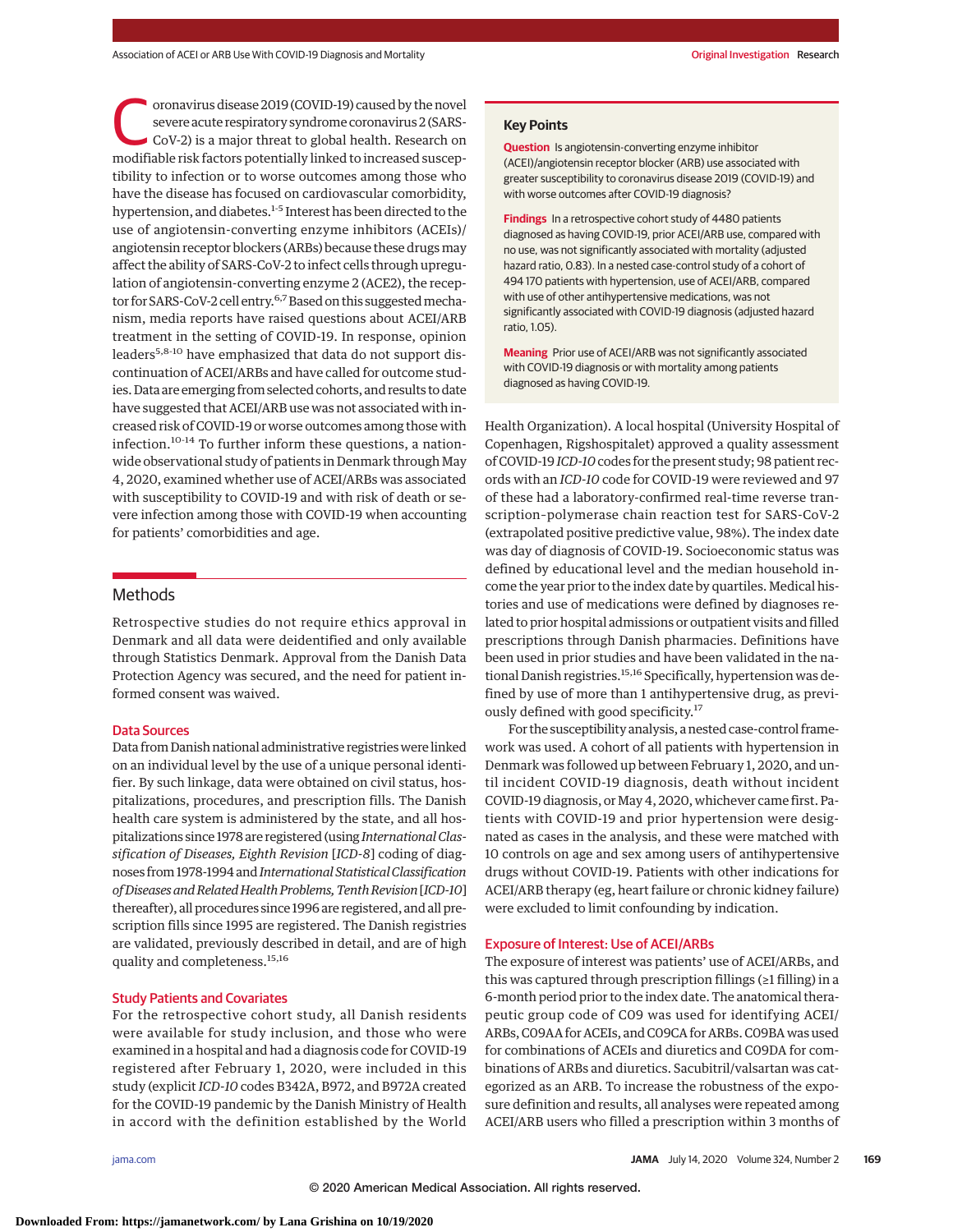the index date instead of 6 months. In addition, analyses were performed for those who filledmore than 1 prescription within 6 months of the index date.

## Outcomes, Follow-up, and Comparison

For the retrospective cohort study, there were 3 outcomes of interest compared by ACEI/ARB use or no use. The primary outcome was all-cause death. Secondary outcomes were (1) a composite of death or severe COVID-19 (defined as *ICD-10* diagnosis code B972A designating COVID-19 with SARS or intensive care unit admission designated by procedure code NABE) and (2) severe COVID-19 (*ICD-10*code B972A or intensive care unit admission). Patients were followed up from the index date and until 1 of the following: outcome occurrence, end of study period (May 4, 2020), or emigration from Denmark. For the primary analyses, ACEI/ARB use was the exposure of interest and nonusers were the control group. For the sensitivity analyses, ACEI/ARB users were compared with 2 different active controls: patients using any other antihypertensive drug and patients using calcium channel blockers (CCBs).

For the susceptibility analysis, among patients with hypertension, the association between ACEI/ARB use and COVID-19 diagnosis was analyzed in a nested case-control framework. The primary outcome for this analysis was COVID-19 diagnosis. The incidence rates of COVID-19 among ACEI/ARB users were compared with the incidence rates among (1) patients using other antihypertensive drugs and (2) patients using CCBs.

# Statistical Analyses

Patient characteristics were summarized using medians and interquartile ranges (IQRs) for continuous variables and percentages for categorical variables, and differences were tested with Wilcoxon and  $\chi^2$  tests, respectively. Outcomes were analyzed with the Kaplan-Meier method and compared using Cox regression, both unadjusted and adjusted. Adjusted models included the following covariates: age; sex; highest obtained education; income; history of myocardial infarction, heart failure, kidney disease, stroke, peripheral artery disease, atrial fibrillation, diabetes, chronic obstructive pulmonary disease, andmalignancy; and use of the following concomitant medications: other antihypertensive drugs, lipid-lowering drugs, anticoagulants, or nonsteroidal anti-inflammatory drugs. Hazard ratios (HRs), 30-day risks of outcomes standardized to the risk factor distribution of all patients in the sample, and differences of standardized 30-day risks are reported.

For the outcome of severe COVID-19, the main Cox regression model was combined with a Cox regression model for the rate of the competing risk of death without severe COVID-19.18 We tested and found the assumptions of the Cox regression model (proportional hazards, no interactions, linearity of the effect of age) to be valid by comparing the estimate of themodel with a random survival forest model, which does not make any of these assumptions.

ACEI/ARB users were compared with nonusers but also with active controls of users of CCBs. This was done in a subgroup of patients using either CCBs or ACEI/ARBs; patients who used both ACEI/ARBs and CCBs were not included. Prior ACEI use vs prior ARB use was also examined separately and compared with nonusers. Subgroup analyses (by sex, patients with known hypertension, hospitalized patients, and age groups) were performed, and differences of HRs between subgroups were tested by Wald tests for statistical interaction. As a sensitivity analysis, all analyses were repeated among ACEI/ARB users who filled a prescription within 3 months of the index date instead of 6 months. In addition, analyses were also performed for those who filled more than 1 prescription within 6 months of the index date.

Susceptibility to COVID-19 associated with ACEI/ARB use was examined with a Cox regression model with baseline hazard rate stratified for age and sex. The model was fitted using a nested case-control design with 10 age- and sex-matched controls for each COVID-19 case as described by Borgan and Samuelsen.19 The model makes no proportional hazards assumption for thematching variables (age and sex); but the proportional hazards assumption of the other variables was tested visually with marginal residual plots and was found to be met. Cases (patients with COVID-19) were identified for the analysis by following a cohort of patients with hypertension from February 1, 2020 (ensuring that all persons were "eventfree"), through May 4, 2020.

Cases were matched with 10 controls on age and sex from the subgroup of the cohort who was still "at-risk," ie, alive and without a COVID-19 diagnosis at the date of the COVID-19 case's diagnosis. The model was further adjusted for history of chronic obstructive pulmonary disease, diabetes, cancer,myocardial infarction, and cerebrovascular disease. Missingness was minimal (only relevant for education and, for that, missingness was <1%), imputation methods were not required, and all analyses represent complete-case analyses. Because of the potential for type I error due to multiple comparisons, findings for analyses of secondary end points should be interpreted as exploratory. All statistical analyses were performed using the SAS statistical software (version 9.4; SAS Institute) and R (Version 4.0.1; R Core Team [2019]). The level of statistical significance was set at 5% and all statistical tests were 2-tailed.

# Results

For the retrospective cohort study designed to examine outcomes among patients with COVID-19, 4480 patients with COVID-19 were included; 895 (20.0%) used ACEI/ARBs and 3585 (80.0%) did not. Patient selection is shown in the eFigure in the [Supplement.](https://jamanetwork.com/journals/jama/fullarticle/10.1001/jama.2020.11301?utm_campaign=articlePDF%26utm_medium=articlePDFlink%26utm_source=articlePDF%26utm_content=jama.2020.11301) The first patient was included on February 22, 2020, and the last on May 4, 2020. Baseline characteristics of the study groups are shown in Table 1. Users of ACEI/ARBs were older than nonusers (72.8 years [IQR, 61.0- 81.0] vs 50.1 years [IQR, 37.2-64.5]) and were more likely to have comorbid conditions, especially cardiovascular comorbidity (eg, 21.6% vs 5.2% with prior myocardial infarction and 14.6% vs 3.1% with heart failure). ACEI/ARB users were more often men than nonusers (55.1% vs 46.1%). A total of 2222 patients (49.6%) were hospitalized when the diagnosis of COVID-19 was made. The median follow-up time was 34 days (IQR, 25-47) from date of COVID-19 diagnosis. At the end of the study period, 165 patients were still hospitalized.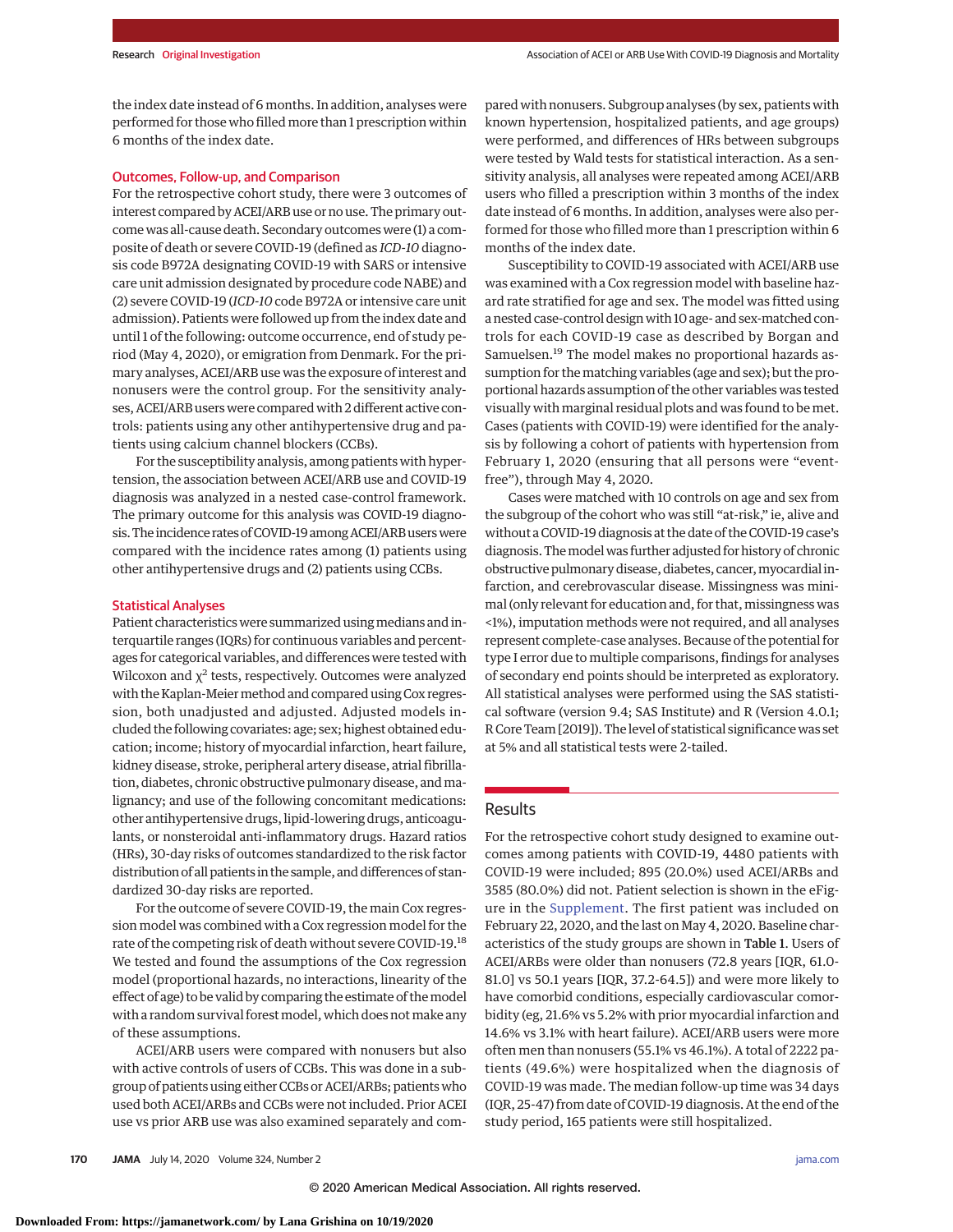# Mortality and Severe Disease Among Patients Diagnosed as Having COVID-19

In the ACEI/ARB group, 18.1% died within 30 days vs 7.3% in the nonuser group. Table 2 shows the unadjusted and adjusted HRs from the Cox regression analysis. ACEI/ARB use was significantly associated with greater risk of mortality relative to nonuse in the unadjusted analysis (HR, 2.65 [95% CI, 2.18- 3.23]), but the association was not significant after accounting for age and medical history (HR, 0.83 [95% CI, 0.67- 1.03]). Standardized 30-day mortality risks are shown in Table 3 and showed similar results with adjusted standardized mortality of 8.8% (95% CI, 7.6%-10.1%) among ACEI/ARB users and 10.2% (95% CI, 9.1%-11.3%) among nonusers (risk difference, −1.3% [95% CI, −2.9% to 0.2%]; *P* = .09).

By 30 days, the combined end point of death or severe COVID-19 had occurred in 31.9% of ACEI/ARB users and in 14.2% of nonusers. The adjusted standardized 30-day risk was 17.9% (95% CI, 15.9%-19.7%) in the ACEI/ARB group vs 17.2% (95% CI, 15.9%-18.5%) in the nonuser group (risk difference, 0.6% [95% CI, −1.7% to 2.9%]; *P* = .62). Table 2 shows the unadjusted and adjusted HRs derived from the Cox regression analysis. Like the primary outcome of death, ACEI/ARB use was significantly associated with a higher rate of the combined end point of death or severe COVID-19 in unadjusted analysis (HR, 2.49 [95% CI, 2.15-2.88]), but this association was not significant after adjusting for age and comorbidities (HR, 1.04 [95% CI, 0.89-1.23]).

Severe COVID-19 was coded in 576 patients (12.9%) within 30 days: 203 (22.6%) among ACEI/ARB users and 373 (10.4%) among nonusers. Adjusted standardized absolute 30-day risk of severe COVID-19 was 14.8% (95% CI, 12.7%-16.9%) in the ACEI/ARB group and 12.9% (95% CI, 11.7%-14.2%) in the nonuser group (risk difference, 1.9% [95% CI, −0.8% to 4.5%]; *P* = .17). Table 2 shows the unadjusted and adjusted HRs from the Cox regression analysis. ACEI/ARB use was associated with severe COVID-19 in unadjusted analysis (HR, 2.34 [95% CI, 1.97- 2.77]), but this association was not significant after adjusting for age and comorbidities (HR, 1.15 [95% CI, 0.95-1.41]).

#### Analyses of Susceptibility

Table 4 shows the characteristics of the cohort of patients with hypertension at the start of follow-up (February 1, 2020). Users of ACEI/ARBs were of similar age as the overall group of patients with hypertension; the median age was 71 years (IQR, 62-78) for ACEI/ARB users and 71 years (IQR, 62-78) for the entire cohort, whereas CCB users were older (median age, 73 years [IQR, 65-80]). Prevalence of prior diabetes and myocardial infarction were also similar for ACEI/ ARB users (12.5% and 12.7%) compared with the entire hypertension cohort (12.1% and 13.5%); more CCB users had prior myocardial infarction (16.9%) but fewer had diabetes (8.0%).

In the nested case-control analysis of COVID-19 susceptibility, cases comprised 571 patients with COVID-19 and prior hypertension (median age, 73.9 years [IQR, 63.1-80.8]; 54.3%men) and these were compared with 5710 age- and sex-matched controls with prior hypertension but not COVID-19. Among cases, 86.5% used ACEI/ARBs vs 85.4% of controls. eTable 1 in the

Table 1. Baseline Characteristics of Patients With COVID-19 by Use and Nonuse of ACEI/ARBs

|                                         | ACEI/ARB, No. (%)               |                                     |  |  |  |
|-----------------------------------------|---------------------------------|-------------------------------------|--|--|--|
| Characteristic                          | Users ( $n = 895$<br>$[20.0\%]$ | Nonusers ( $n = 3585$<br>$[80.0\%]$ |  |  |  |
| Sex                                     |                                 |                                     |  |  |  |
| Male                                    | 493 (55.1)                      | 1651 (46.1)                         |  |  |  |
| Female                                  | 402 (44.9)                      | 1934 (53.9)                         |  |  |  |
| Age, median (IQR), y                    | 72.8 (61.0-81.0)                | 50.1 (37.2-64.5)                    |  |  |  |
| Married                                 | 537 (60.0)                      | 2139 (59.7)                         |  |  |  |
| Living alone                            | 355 (39.7)                      | 1284 (35.8)                         |  |  |  |
| Ethnic group                            |                                 |                                     |  |  |  |
| <b>Native Danish</b>                    | 781 (87.3)                      | 2927 (81.7)                         |  |  |  |
| Immigrant                               | 112 (12.5)                      | 546 (15.2)                          |  |  |  |
| Descendant from immigrant               | $<$ 3a                          | 112(3.1)                            |  |  |  |
| Medical history                         |                                 |                                     |  |  |  |
| Hypertension                            | 634 (70.8)                      | 209(5.8)                            |  |  |  |
| <b>Diabetes</b>                         | 217 (24.2)                      | 194 (5.4)                           |  |  |  |
| Myocardial infarction                   | 193 (21.6)                      | 186 (5.2)                           |  |  |  |
| Cancer                                  | 188 (21.0)                      | 367 (10.2)                          |  |  |  |
| Cerebrovascular disease                 | 174 (19.4)                      | 228(6.4)                            |  |  |  |
| COPD                                    | 171 (19.1)                      | 463 (12.9)                          |  |  |  |
| <b>Heart failure</b>                    | 131 (14.6)                      | 112(3.1)                            |  |  |  |
| Atrial fibrillation                     | 128 (14.3)                      | 189 (5.3)                           |  |  |  |
| Peripheral artery disease               | 107 (12.0)                      | 124(3.5)                            |  |  |  |
| Chronic kidney disease                  | 67(7.5)                         | 105 (2.9)                           |  |  |  |
| Concomitant pharmacotherapy             |                                 |                                     |  |  |  |
| Lipid-lowering drug                     | 415 (46.4)                      | 382 (10.7)                          |  |  |  |
| Calcium channel blocker                 | 291 (32.5)                      | 196 (5.5)                           |  |  |  |
| <b>B-Blocker</b>                        | 284 (31.7)                      | 241 (6.7)                           |  |  |  |
| Aspirin                                 | 192 (21.5)                      | 151 (4.2)                           |  |  |  |
| Loop diuretic                           | 187 (20.9)                      | 181 (5.0)                           |  |  |  |
| Anticoagulation                         | 146 (16.3)                      | 202(5.6)                            |  |  |  |
| Socioeconomics, income quartile         |                                 |                                     |  |  |  |
| Lowest                                  | 251 (28.0)                      | 869 (24.2)                          |  |  |  |
| Highest                                 | 132 (14.7)                      | 988 (27.6)                          |  |  |  |
| Highest obtained educational<br>level   |                                 |                                     |  |  |  |
| <b>Basic school</b>                     | 313 (35.0)                      | 845 (23.6)                          |  |  |  |
| High school/vocational<br>education     | 369 (41.2)                      | 1300 (36.3)                         |  |  |  |
| Short/medium length higher<br>education | 150 (16.8)                      | 967 (27.0)                          |  |  |  |
| Long higher education                   | 63(7.0)                         | 473 (13.2)                          |  |  |  |

Abbreviations: ACEI/ARB, angiotensin-converting enzyme inhibitor/angiotensin receptor blocker; COPD, chronic obstructive pulmonary disease; COVID-19, coronavirus disease 2019; IQR, interquartile range.

<sup>a</sup> The exact number of patients is withheld to maintain confidentiality.

[Supplement](https://jamanetwork.com/journals/jama/fullarticle/10.1001/jama.2020.11301?utm_campaign=articlePDF%26utm_medium=articlePDFlink%26utm_source=articlePDF%26utm_content=jama.2020.11301) shows the characteristics at the time of COVID-19 diagnosis for these patients included in the analysis.

Compared with use of other antihypertensive drugs, ACEI/ ARB use was not significantly associated with COVID-19 (adjusted HR, 1.05 [95% CI, 0.80-1.36]). This finding was similar for ACEI users and for ARB users analyzed separately (Table 5). For ACEI/ARB users compared with users of CCBs, the incidence rate of COVID-19 was not significantly different (HR, 1.23 [95% CI, 0.89-1.70]).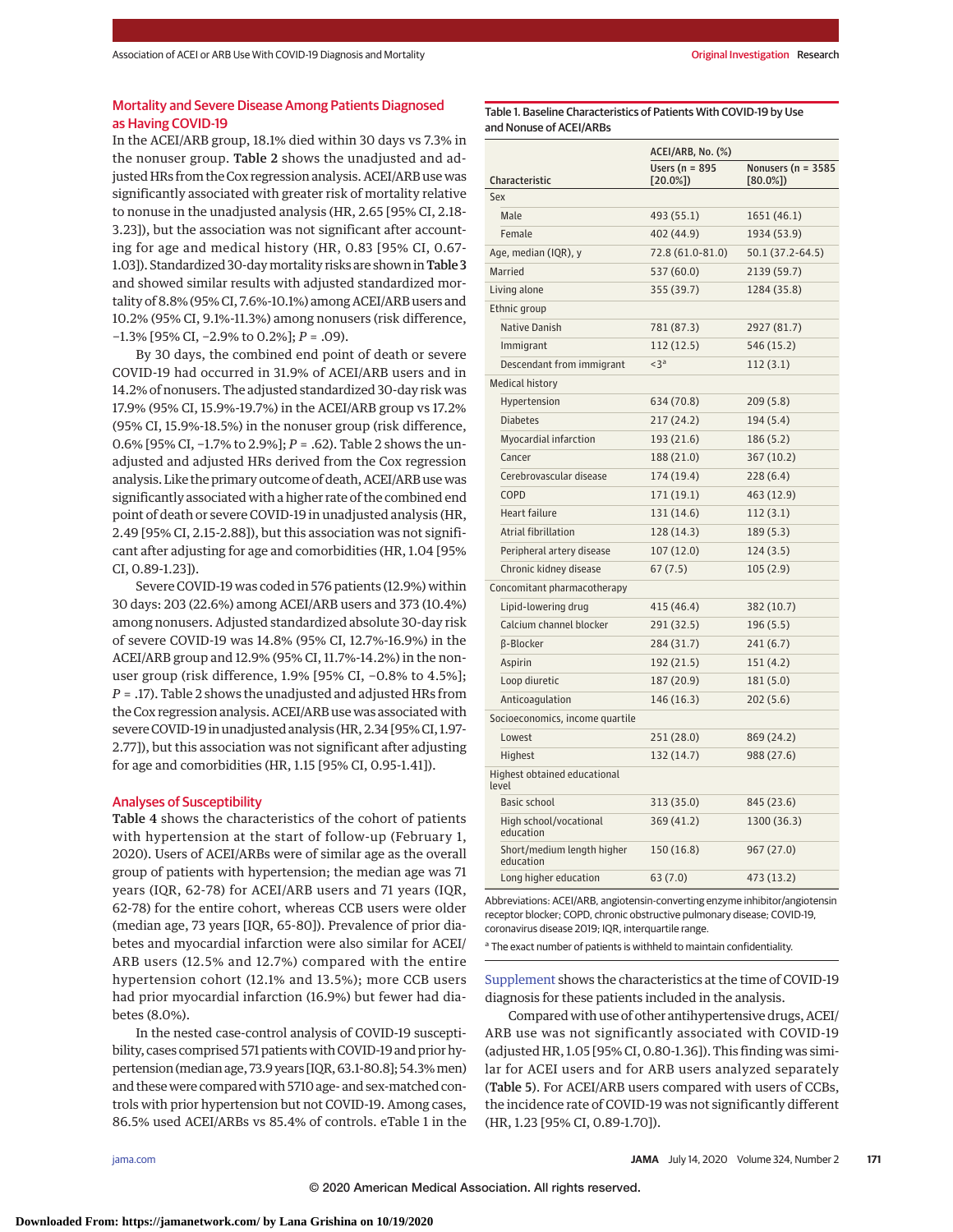| Table 2. Hazard Ratios for ACEI/ARB Use vs No Use and Death, Composite of Death or Severe COVID-19, and Severe COVID-19 |                                         |                                      |                                 |         |                             |         |                                   |         |
|-------------------------------------------------------------------------------------------------------------------------|-----------------------------------------|--------------------------------------|---------------------------------|---------|-----------------------------|---------|-----------------------------------|---------|
|                                                                                                                         | $No.$ $(\%)$                            |                                      | Unadjusted model                |         | Age- and sex-adjusted model |         | Fully adjusted model <sup>a</sup> |         |
|                                                                                                                         | <b>ACEI/ARB</b><br>users<br>$(n = 895)$ | ACEI/ARB<br>nonusers<br>$(n = 3585)$ | <b>Hazard ratio</b><br>(95% CI) | P value | Hazard ratio (95%<br>CI)    | P value | Hazard ratio (95%<br>CI)          | P value |
| Primary outcome                                                                                                         |                                         |                                      |                                 |         |                             |         |                                   |         |
| Mortality                                                                                                               | 181 (20.2)                              | 297(8.3)                             | $2.65(2.18-3.23)$               | < 0.001 | $0.97(0.79-1.18)$           | .82     | $0.83(0.67 - 1.03)$               | .09     |
| Secondary outcomes                                                                                                      |                                         |                                      |                                 |         |                             |         |                                   |         |
| Mortality or severe<br>COVID-19                                                                                         | 292(32.6)                               | 526(14.7)                            | $2.49(2.15-2.88)$               | < 0.001 | $1.17(1.00-1.36)$           | .04     | $1.04(0.89-1.23)$                 | .61     |
| Severe COVID-19                                                                                                         | 203(22.6)                               | 373 (10.4)                           | $2.34(1.97 - 2.77)$             | < .001  | $1.32(1.10-1.58)$           | .003    | $1.15(0.95 - 1.41)$               | .15     |

Abbreviations: ACEI/ARB, angiotensin-converting enzyme inhibitor/angiotensin receptor blocker; COVID-19, coronavirus disease 2019.

<sup>a</sup> Fullv adjusted model includes the following covariates: age; sex; highest obtained educational level; medical history of myocardial infarction, heart failure, kidney disease, stroke, peripheral artery disease, atrial fibrillation, diabetes, chronic obstructive pulmonary disease, or malignancy; and use of the following concomitant medications: other antihypertensive drugs, lipid-lowering drugs, and anticoagulation.

Table 3. Standardized 30-Day Absolute Risks for Death, Composite of Death or Severe COVID-19, and Severe COVID-19

|                             | Risk, % (95% CI) <sup>a</sup> | 30-d Risk difference.      |                         |         |
|-----------------------------|-------------------------------|----------------------------|-------------------------|---------|
|                             | <b>ACEI/ARB users</b>         | <b>ACEI/ARB nonusers</b>   | % (95% CI)              | P value |
| <b>Primary outcome</b>      |                               |                            |                         |         |
| Standardized 30-d mortality |                               |                            |                         |         |
| Unadjusted                  | 18.2 (15.7 to 20.7)           | $7.3(6.4 \text{ to } 8.2)$ | 10.9 (8.3 to 13.6)      | < .001  |
| Age- and sex-adjusted       | $9.4(8.2 \text{ to } 10.7)$   | 9.7 (8.6 to 10.7)          | $-0.2$ ( $-1.7$ to 1.2) | .75     |
| Fully adjusted              | 8.8 (7.6 to 10.1)             | 10.2 (9.1 to 11.3)         | $-1.3$ ( $-2.9$ to 0.2) | .09     |
| Secondary outcomes          |                               |                            |                         |         |
| Death or severe COVID-19    |                               |                            |                         |         |
| Unadjusted                  | 31.7 (28.8 to 34.6)           | 14.2 (13.0 to 15.4)        | 17.5 (14.3 to 20.8)     | < 0.001 |
| Age- and sex-adjusted       | 19.0 (17.1 to 20.8)           | 16.7 (15.5 to 18.0)        | $2.2$ (0 to 4.5)        | .05     |
| Fully adjusted              | 17.8 (15.9 to 19.7)           | 17.2 (15.9 to 18.5)        | $0.6$ ( $-1.7$ to 2.9)  | .62     |
| Severe COVID-19             |                               |                            |                         |         |
| Unadjusted                  | 23.8 (20.9 to 26.8)           | 10.7 (9.6 to 11.7)         | 13.2 (10.0 to 16.3)     | < 0.001 |
| Age and sex-adjusted        | 16.0 (13.9 to 18.2)           | 12.4 (11.2 to 13.6)        | 3.6(1.0 to 6.2)         | .006    |
| Fully adjusted              | 14.8 (12.7 to 16.9)           | 12.9 (11.7 to 14.2)        | $1.9$ (-0.8 to 4.5)     | .17     |

Abbreviations: ACEI/ARB, angiotensin-converting enzyme inhibitor/angiotensin receptor blocker; COVID-19, coronavirus disease 2019.

a ACEI/ARB users and nonusers diagnosed in the hospital system were compared.

## Sensitivity and Subgroup Analyses

For the retrospective cohort study, among patients with COVID-19, several sensitivity analyses were performed. An active comparator of CCB users was chosen, and analyses were computed for ACEI/ARB use alone vs CCB use without concurrent ACEI/ARB use. Patient characteristics are shown for the ACEI/ ARB group vs the CCB users in eTable 2 in the [Supplement.](https://jamanetwork.com/journals/jama/fullarticle/10.1001/jama.2020.11301?utm_campaign=articlePDF%26utm_medium=articlePDFlink%26utm_source=articlePDF%26utm_content=jama.2020.11301) Groups shown in eTable 2 in the [Supplement](https://jamanetwork.com/journals/jama/fullarticle/10.1001/jama.2020.11301?utm_campaign=articlePDF%26utm_medium=articlePDFlink%26utm_source=articlePDF%26utm_content=jama.2020.11301) are not exclusive, but for outcomes analyses, patients represented in both groups were excluded. ACEI/ARB users were younger than CCB users (median age, 72.8 years vs 73.6 years) and were more likely to have had prior heart failure (14.6% vs 6.8%) and myocardial infarction (21.6% vs 17.9%). Analyses comparing ACEI/ARB users vs CCB users and analyses that evaluated ACEI users and ARB users separately compared with nonusers yielded HRs that were not statistically significant (Table 6).

The following subgroups were examined: (1) patients who required hospitalization, (2) patients with known hypertension, (3) by sex, and (4) by age groups (Figure). The results were similar to the overall results, and all tests for interaction with these covariates were not statistically significant (*P* > .05).

All analyses were repeated among patients with a prescription filling within 3 months of index, and results were similar to the main results. The unadjusted and adjusted HRs for death were 2.23 (95% CI, 1.80-2.75) and 0.77 (95% CI, 0.61-0.96), respectively. For the composite outcome of death or severe COVID-19, the unadjusted and adjusted HRs were 2.27 (95% CI, 1.94-2.65) and 1.01 (95% CI, 0.85-1.20). For severe COVID-19, the unadjusted and adjusted HRs were 2.23 (95% CI, 1.86-2.68) and 1.16 (95% CI, 0.95- 1.42), respectively.

# **Discussion**

Among patients diagnosed as having COVID-19, this study found no significant association between prior ACEI/ARB use and mortality or severe COVID-19 after adjusting for baseline demographics and comorbidities. In analyses of susceptibility, ACEI/ARB use was not associated with a higher incidence rate of COVID-19 diagnosis compared with users of other antihypertensive drugs.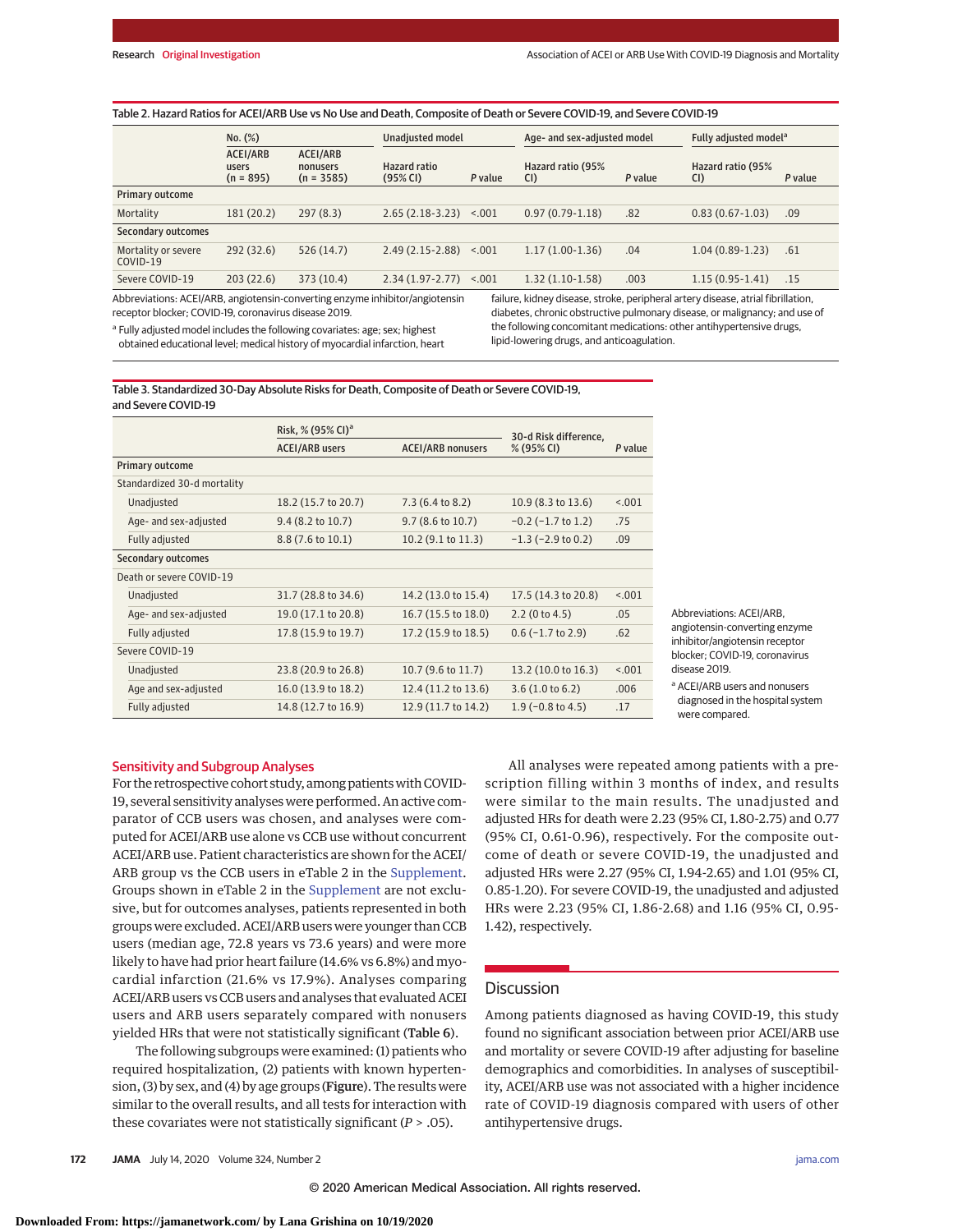|                                      | No. (%)                                          |                                               |                                              |  |  |  |  |
|--------------------------------------|--------------------------------------------------|-----------------------------------------------|----------------------------------------------|--|--|--|--|
| Characteristic                       | All persons with hypertension<br>$(N = 494 170)$ | ACEI/ARB use and no CCB use<br>$(n = 199510)$ | CCB use and no ACEI/ARB use<br>$(n = 45758)$ |  |  |  |  |
| Sex                                  |                                                  |                                               |                                              |  |  |  |  |
| Men                                  | 242 755 (49.1)                                   | 90 223 (45.2)                                 | 18 957 (41.4)                                |  |  |  |  |
| Women                                | 251415 (50.9)                                    | 109 287 (54.8)                                | 26 801 (58.6)                                |  |  |  |  |
| Age, median (IQR), y                 | 71 (62-78)                                       | 71 (62-78)                                    | 73 (65-80)                                   |  |  |  |  |
| Married                              | 312028 (63.1)                                    | 127 199 (36.2)                                | 27 047 (59.1)                                |  |  |  |  |
| Living alone                         | 181920 (36.8)                                    | 72 218 (36.2)                                 | 18 682 (40.8)                                |  |  |  |  |
| Ethnic group                         |                                                  |                                               |                                              |  |  |  |  |
| Native Danish                        | 463 856 (93.9)                                   | 186 897 (93.7)                                | 42 982 (93.9)                                |  |  |  |  |
| Immigrant                            | 29 405 (5.9)                                     | 12248(6.1)                                    | 2693(5.9)                                    |  |  |  |  |
| Descendant from immigrant            | 909(0.2)                                         | 365(0.2)                                      | 83 (0.2)                                     |  |  |  |  |
| <b>Medical history</b>               |                                                  |                                               |                                              |  |  |  |  |
| Myocardial infarction                | 59 732 (12.1)                                    | 24 849 (12.5)                                 | 7753 (16.9)                                  |  |  |  |  |
| Heart failure                        | $\pmb{0}$                                        | $\boldsymbol{0}$                              | $\mathbf 0$                                  |  |  |  |  |
| Hypertension                         | 494 170 (100)                                    | 199 510 (100)                                 | 45 758 (100)                                 |  |  |  |  |
| Atrial fibrillation                  | 46 182 (9.3)                                     | 20 080 (10.1)                                 | 5871 (12.8)                                  |  |  |  |  |
| Cerebrovascular disease              | 64 461 (13.0)                                    | 23 090 (11.6)                                 | 6688 (14.6)                                  |  |  |  |  |
| Peripheral artery disease            | 35 573 (7.2)                                     | 12 757 (6.4)                                  | 3866 (8.4)                                   |  |  |  |  |
| <b>Diabetes</b>                      | 66 536 (13.5)                                    | 25 263 (12.7)                                 | 3680(8.0)                                    |  |  |  |  |
| COPD                                 | 48 327 (9.8)                                     | 19 052 (9.5)                                  | 5224 (11.4)                                  |  |  |  |  |
| Cancer                               | 79 647 (16.1)                                    | 31 625 (15.9)                                 | 8452 (18.5)                                  |  |  |  |  |
| Chronic kidney disease               | $\pmb{0}$                                        | $\boldsymbol{0}$                              | $\mathbf 0$                                  |  |  |  |  |
| Concomitant pharmacotherapy          |                                                  |                                               |                                              |  |  |  |  |
| β-Blocker                            | 184 274 (37.3)                                   | 77 856 (39.0)                                 | 27 148 (59.3)                                |  |  |  |  |
| CCB                                  | 268 077 (54.2)                                   | $\mathbf 0$                                   | 45 758 (100)                                 |  |  |  |  |
| ACEI/ARB                             | 424019 (85.8)                                    | 199 510 (100)                                 | $\mathbf 0$                                  |  |  |  |  |
| Antiadrenergic drug                  | 10578(2.1)                                       | 2886(1.4)                                     | 1092(2.4)                                    |  |  |  |  |
| Thiazides                            | 151951 (30.8)                                    | 69 846 (35.0)                                 | 20 834 (45.5)                                |  |  |  |  |
| Spironolactone                       | 25219(5.1)                                       | 9044(4.5)                                     | 2717 (5.9)                                   |  |  |  |  |
| Loop diuretic                        | 37 068 (7.5)                                     | 14.144(7.1)                                   | 4071 (8.9)                                   |  |  |  |  |
| Lipid-lowering drug                  | 242 014 (49.0)                                   | 95 518 (47.9)                                 | 21 485 (47.0)                                |  |  |  |  |
| Aspirin                              | 96 100 (19.4)                                    | 37 151 (18.6)                                 | 10 546 (23.0)                                |  |  |  |  |
| Anticoagulation                      | 58 760 (11.9)                                    | 25 298 (12.7)                                 | 7243 (15.8)                                  |  |  |  |  |
| Socioeconomics, income quartile      |                                                  |                                               |                                              |  |  |  |  |
| Lowest                               | 123 542 (25.0)                                   | 48 383 (24.3)                                 | 13737 (30.0)                                 |  |  |  |  |
| Highest                              | 123 542 (25.0)                                   | 50 628 (25.4)                                 | 8991 (19.6)                                  |  |  |  |  |
| Highest obtained educational level   |                                                  |                                               |                                              |  |  |  |  |
| Basic school                         | 172 608 (34.9)                                   | 68 684 (34.4)                                 | 18 045 (39.4)                                |  |  |  |  |
| High school/vocational education     | 213 704 (43.2)                                   | 86 333 (43.3)                                 | 18 694 (40.9)                                |  |  |  |  |
| Short/medium length higher education | 84 378 (17.1)                                    | 35 009 (17.5)                                 | 7232 (15.8)                                  |  |  |  |  |
| Long higher education                | 23 480 (4.8)                                     | 9484 (4.8)                                    | 1787(3.9)                                    |  |  |  |  |

Abbreviations: ACEI/ARB, angiotensin-converting enzyme inhibitor/angiotensin receptor blocker; CCB, calcium channel blocker; COPD; chronic obstructive pulmonary disease; IQR, interquartile range.

<sup>a</sup> Users of both ACEI/ARBs and CCBs are not shown in the table (n = 232 807).

A recent report assessed the mechanisms of action of ACEIs and ARBs on the renin-angiotensin-aldosterone system and the rationale for why these drugs might affect COVID-19 virulence.10 The authors concluded that there was a need for data on this subject to inform clinical guidance on the use of ACEI/ARBs. The idea<sup>1,2,5</sup> that ACE2 inhibition may confer worse outcomes in COVID-19 is based on suggestive mechanistic knowledge from animal studies. The ACE2

enzyme is a cell membrane protein, which the novel SARS-CoV-2 uses as a receptor to enter cells. Studies in experimental animal models have shown mixed findings,<sup>20-27</sup> and there does not seem to be a clear mechanistic link between ACE2 upregulation and COVID-19 virulence and outcomes. The ACE2 enzyme is expressed widely throughout the body, including in the epithelial cells of the alveoli, the point of entry for SARS-CoV-2.<sup>22</sup>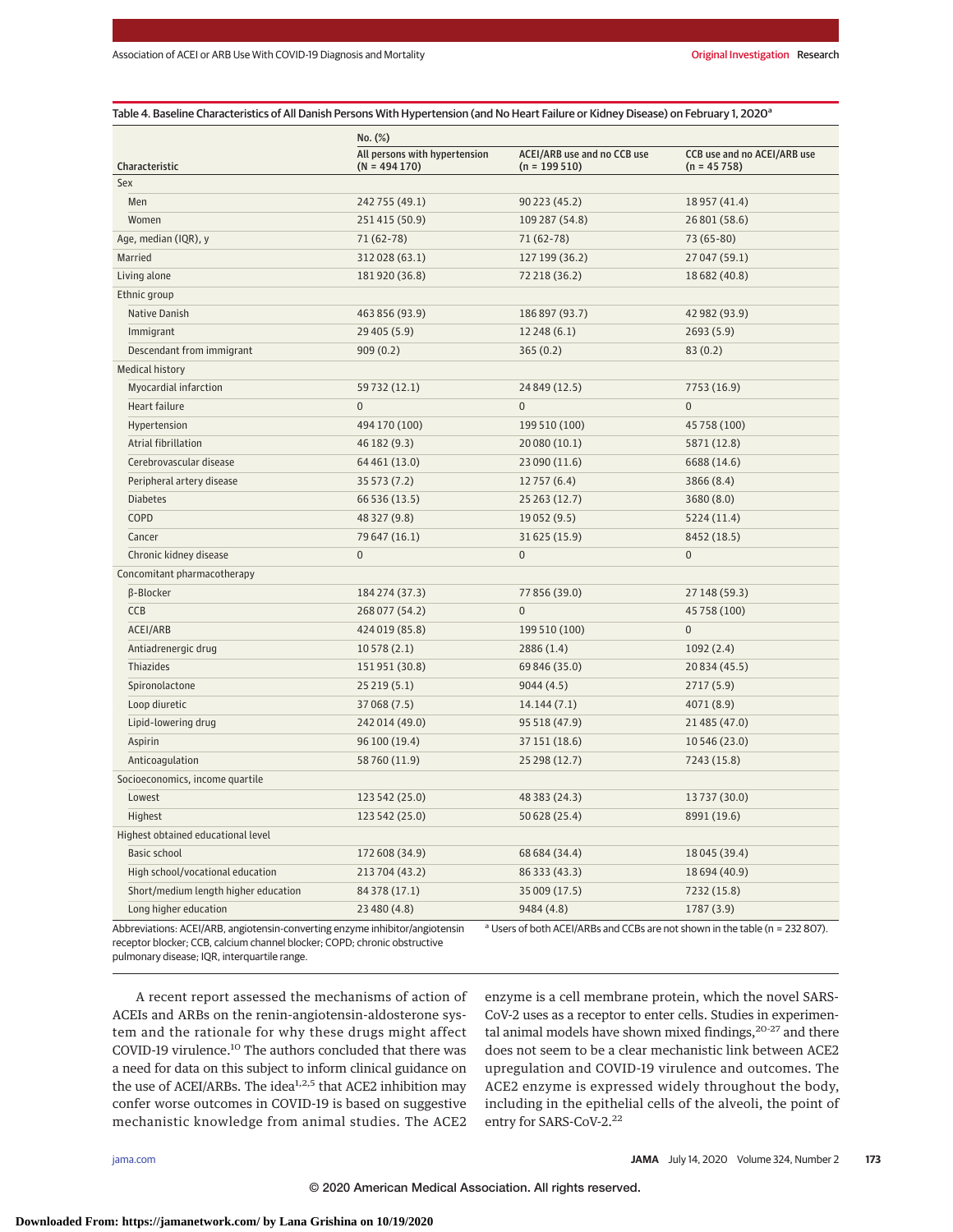Table 5. Susceptibility Analysis Using Nested Case-Control Design for ACEI/ARB Use and Adjusted Associated Incidence Rate of COVID-19 Among Patients With Hypertension<sup>a</sup>

|                                                   | <b>Hazard ratio</b><br>(95% CI) | P value |
|---------------------------------------------------|---------------------------------|---------|
| Associated incidence rate<br>of COVID-19          |                                 |         |
| ACEI/ARB use vs use of other<br>antihypertensives | $1.05(0.80-1.36)$               | 67      |
| ACEI use vs use of other<br>antihypertensives     | $0.85(0.70-1.01)$               | .08     |
| ARB use vs use of other<br>antihypertensives      | $1.15(0.96 - 1.37)$             | 11      |
| ACEI/ARB use vs use of CCB                        | $1.23(0.89-1.70)$               | -21     |

Abbreviations: ACEI/ARB, angiotensin-converting enzyme inhibitor/angiotensin receptor blocker; CCB, calcium channel blocker; COVID-19, coronavirus disease 2019.

<sup>a</sup> For the nested analysis of COVID-19 cases, 571 patients with hypertension and COVID-19 were compared with 5710 age- and sex-matched controls. Among cases, 245 (42.9%) and 48 (8.4%) used ACEI/ARBs and no CCBs and CCBs and no ACEI/ARBs, respectively, and this was 2218 (38.8%) and 545 (9.5%) among controls.

In the study by Vaduganathan et al,<sup>10</sup> the authors also made a case for a potential beneficial effect of renin-angiotensin system inhibitors. Data from observational studies from selected patient cohorts have recently emerged. Although the results suggest that ACEI/ARB use is not associated with increased risk of COVID-19 or worse COVID-19–related outcomes, these reports have included patients from individual health care systems with quite different patient characteristics and backgrounds. Li et al<sup>11</sup> examined a case series from hospitals in Wuhan, China, and found no association between reninangiotensin system inhibitors and COVID-19. Similar results using comparable designs in selected health care systems have been reported from North America<sup>13,14</sup> and Italy.<sup>12</sup> Reynolds et al<sup>14</sup> studied patients with COVID-19 and hypertension and found no significant difference in COVID-19 outcomes with ACEI/ARB use relative to other antihypertensive drugs. All studies reported varying patient characteristics and outcomes, but ACEI/ARB use was not associated with worse prognosis. The present study represents population-based analyses of data from an entire country with comprehensive and validated

Table 6. Hazard Ratios for Death, Composite of Death or Severe COVID-19, and Severe COVID-19<sup>a</sup>

|                                                                                                                                                                        | No. (%)                                 |                                             | Unadjusted model                                                                                                                   |         | Age- and sex-adjusted model     |         | Fully adjusted model <sup>b</sup>                                                                                                                                                                                                       |                        |
|------------------------------------------------------------------------------------------------------------------------------------------------------------------------|-----------------------------------------|---------------------------------------------|------------------------------------------------------------------------------------------------------------------------------------|---------|---------------------------------|---------|-----------------------------------------------------------------------------------------------------------------------------------------------------------------------------------------------------------------------------------------|------------------------|
|                                                                                                                                                                        | <b>ACEI/ARB</b><br>users<br>$(n = 895)$ | <b>ACEI/ARB</b><br>nonusers<br>$(n = 3585)$ | <b>Hazard ratio</b><br>(95% CI)                                                                                                    | P value | <b>Hazard ratio</b><br>(95% CI) | P value | <b>Hazard ratio</b><br>(95% CI)                                                                                                                                                                                                         | $P$ value <sup>c</sup> |
| Primary outcome                                                                                                                                                        |                                         |                                             |                                                                                                                                    |         |                                 |         |                                                                                                                                                                                                                                         |                        |
| Mortality                                                                                                                                                              |                                         |                                             |                                                                                                                                    |         |                                 |         |                                                                                                                                                                                                                                         |                        |
| <b>ACEI/ARB nonusers</b><br>(reference)                                                                                                                                |                                         |                                             |                                                                                                                                    |         |                                 |         |                                                                                                                                                                                                                                         |                        |
| ACEI use $(n = 377)$                                                                                                                                                   | 76(20.2)                                | 256(7.1)                                    | 2.79<br>$(2.12 - 3.67)$                                                                                                            | < .001  | 1.08<br>$(0.79 - 1.46)$         | .64     | $0.98(0.71-1.35)$                                                                                                                                                                                                                       | .97                    |
| ARB use ( $n = 630$ )                                                                                                                                                  | 84 (15.8)                               | 256(7.1)                                    | 2.05<br>$(1.58 - 2.65)$                                                                                                            | 15.001  | 0.90<br>$(0.68 - 1.20)$         | .49     | $0.80(0.60-1.09)$                                                                                                                                                                                                                       | .24                    |
| CCB use ( $n = 196$ ) vs<br>$ACEI/ARB$ use (n = 895)                                                                                                                   | 161(18.0)                               | 36(18.4)                                    | 1.01<br>$(0.69 - 1.46)$                                                                                                            | .99     | 0.94<br>$(0.64 - 1.38)$         | .81     | $0.94(0.65 - 1.37)$                                                                                                                                                                                                                     | .83                    |
| <b>Secondary outcomes</b>                                                                                                                                              |                                         |                                             |                                                                                                                                    |         |                                 |         |                                                                                                                                                                                                                                         |                        |
| Death or severe COVID-19                                                                                                                                               |                                         |                                             |                                                                                                                                    |         |                                 |         |                                                                                                                                                                                                                                         |                        |
| <b>ACEI/ARB nonusers</b><br>(reference)                                                                                                                                |                                         |                                             |                                                                                                                                    |         |                                 |         |                                                                                                                                                                                                                                         |                        |
| <b>ACEI</b> use                                                                                                                                                        | 130 (34.5)                              | 500(13.9)                                   | 2.80<br>$(2.23 - 3.51)$                                                                                                            | < .001  | 1.29<br>$(1.00-1.65)$           | .047    | $1.15(0.89-1.49)$                                                                                                                                                                                                                       | .29                    |
| ARB use                                                                                                                                                                | 151(28.5)                               | 500 (13.9)                                  | 2.10<br>$(1.71 - 2.58)$                                                                                                            | < .001  | 1.01<br>$(0.81 - 1.27)$         | .91     | $0.90(0.71-1.14)$                                                                                                                                                                                                                       | .42                    |
| CCB use $(n = 196)$ vs<br>$ACEI/ARB$ use (n = 895)                                                                                                                     | 282 (31.5)                              | 59 (30.1)                                   | 0.97<br>$(0.73 - 1.31)$                                                                                                            | .94     | 0.93<br>$(0.69 - 1.25)$         | .62     | $0.94(0.70-1.25)$                                                                                                                                                                                                                       | .74                    |
| Severe COVID-19                                                                                                                                                        |                                         |                                             |                                                                                                                                    |         |                                 |         |                                                                                                                                                                                                                                         |                        |
| <b>ACEI/ARB nonusers</b><br>(reference)                                                                                                                                |                                         |                                             |                                                                                                                                    |         |                                 |         |                                                                                                                                                                                                                                         |                        |
| <b>ACEI</b> use                                                                                                                                                        | 90(23.9)                                | 370 (10.3)                                  | 2.37<br>$(1.84 - 3.06)$                                                                                                            | < .001  | 1.34<br>$(1.03 - 1.75)$         | .03     | $1.21(0.91-1.60)$                                                                                                                                                                                                                       | .22                    |
| ARB use                                                                                                                                                                | 110(20.8)                               | 370 (10.3)                                  | 1.99<br>$(1.58 - 2.50)$                                                                                                            | < .001  | 1.18<br>$(0.93 - 1.50)$         | .19     | $1.01(0.78-1.31)$                                                                                                                                                                                                                       | .97                    |
| CCB use $(n = 196)$ vs<br>$ACEI/ARB$ use (n = 895)                                                                                                                     | 201(22.5)                               | 37(18.9)                                    | 0.90<br>$(0.62 - 1.29)$                                                                                                            | .61     | 0.86<br>$(0.59 - 1.25)$         | .37     | $0.88(0.61 - 1.27)$                                                                                                                                                                                                                     | .53                    |
| Abbreviations: ACEI/ARB, angiotensin-converting enzyme inhibitor/angiotensin<br>receptor blocker; CCB, calcium channel blocker; COVID-19, coronavirus<br>disease 2019. |                                         |                                             |                                                                                                                                    |         |                                 |         | failure, kidney disease, stroke, peripheral artery disease, atrial fibrillation,<br>diabetes, chronic obstructive pulmonary disease, and malignancy; and use of<br>the following concomitant medications: other antihypertensive drugs, |                        |
| <sup>a</sup> Subgroups of ACEI and ARB users separately and analysis using active control<br>of CCB users.                                                             |                                         |                                             | lipid-lowering drugs, and anticoagulation.<br><sup>c</sup> Fully adjusted P value for difference between ACEI and ARB estimate for |         |                                 |         |                                                                                                                                                                                                                                         |                        |

<sup>b</sup> Fully adjusted model includes the following covariates: age; sex; highest obtained educational level; medical history of myocardial infarction, heart mortality was .67, .29 for the composite outcome of death or severe COVID-19, and .37 for severe COVID-19.

**174 JAMA** July 14, 2020 Volume 324, Number 2 **(Reprinted)** [jama.com](http://www.jama.com?utm_campaign=articlePDF%26utm_medium=articlePDFlink%26utm_source=articlePDF%26utm_content=jama.2020.11301)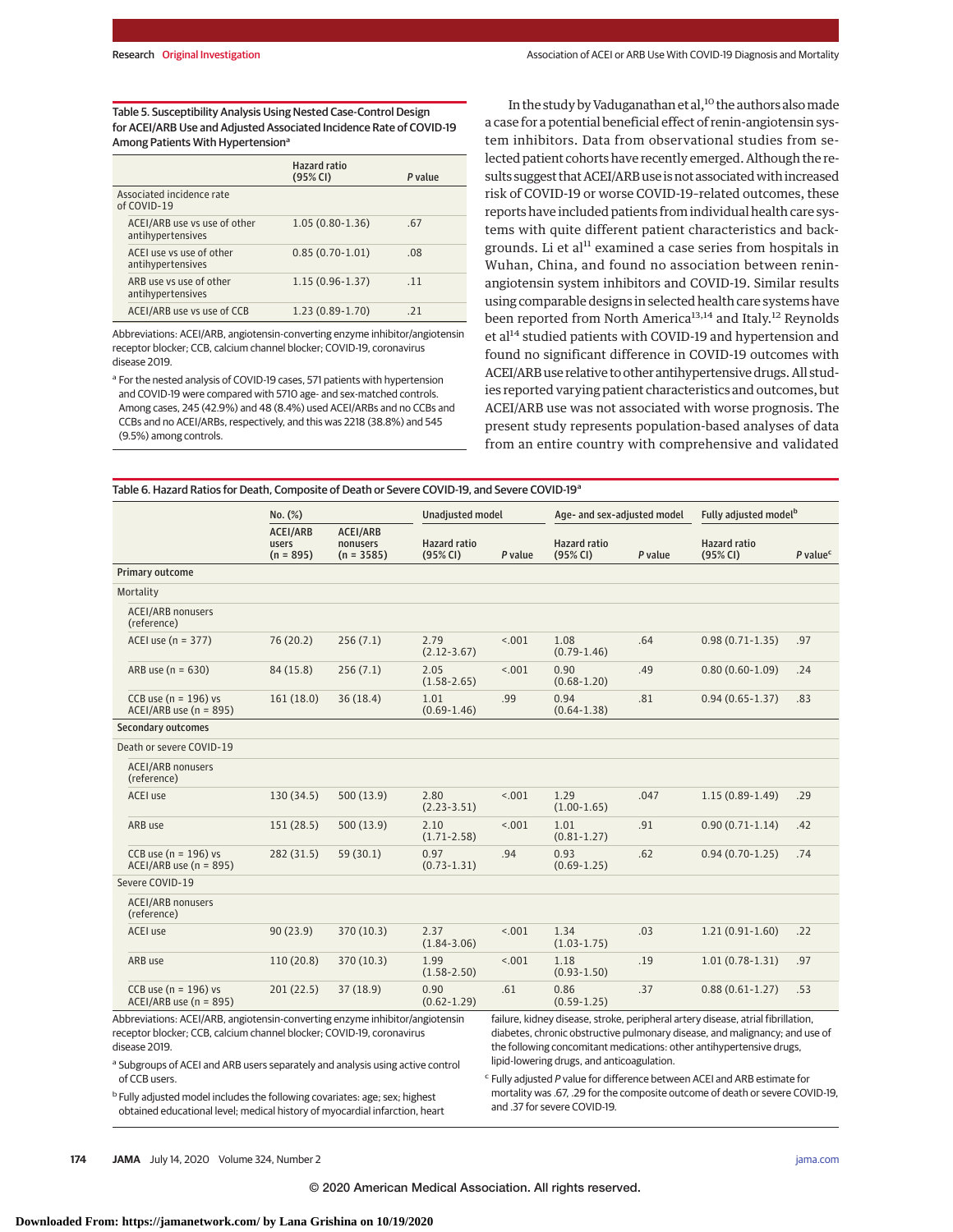Figure. Fully Adjusted Hazard Ratios for Angiotensin-Converting Enzyme Inhibitor (ACEI)/Angiotensin Receptor Blocker (ARB) Use and Death, Composite of Death or Severe Coronavirus Disease 2019 (COVID-19), and Severe COVID-19 by Subgroups



For the primary outcome, all differences between subgroups were not statistically significant (interaction P value of .91 for sex, .72 for hypertension, .22 for hospitalized, and .92 for age). For secondary outcomes, all P values for interaction were >.05. NA indicates not available.

<sup>a</sup> Not enough cases and controls younger than 50 years died in order to calculate the subgroup estimate.

databases. Furthermore, it includes analyses for susceptibility as well as outcomes, and the results suggest no association between ACEI/ARB use and COVID-19 diagnosis or in outcomes among infected patients. These findings were consistent across important subgroups and in analyses of an active comparator of CCB users.

ACEI/ARB treatment has been studied in various cardiovascular diseases and found to be efficacious in reducing death and cardiovascular end points.28-30 In this study cohort, 21.6% of ACEI/ARB users had a history of myocardial infarction and 14.6% a history of heart failure, 2 settings in which these drugs have been proven efficacious with reduced mortality over placebo.28-30 Clinical trials in a non–COVID-19 setting have shown worse outcomes in patients with heart failure when renin-angiotensin system inhibitors were discontinued.<sup>31,32</sup> The findings of the present study support that, when clinically indicated, ACEI/ARB therapy should be continued in the setting of COVID-19 unless the patient is hemodynamically unstable. Several randomized studies of ACEI/ARB discontinuation in the setting of the COVID-19 pandemic are in progress.<sup>33-35</sup>

The use of ACEI/ARBs in patients with COVID-19 has been controversial in part due to early reports from China showing that patients with hypertension had worse outcomes.1-5 The analyses were crude and confounding factors were present that were also associated with hypertension, such as older age and cardiovascular disease.3,4,36 In patientswith cardiovascular disease, COVID-19 is associated with substantial mortality, and clarification of confounding by disease or indication is crucial. The present study found that hypertension and cardiovascular disease as well as ACEI/ARB use were more prevalent among patients with older age. In turn, ACEI/ARB use was associated with worse COVID-19 outcomes in unadjusted analy-

ses. However, when accounting for age, this association was no longer significant, and this held true after further multivariable adjustment as well. Hence, this study does not support a causal link between renin-angiotensin inhibition by ACEIs or ARBs and COVID-19 susceptibility or subsequent worse outcomes of COVID-19.

Professional societies have issued position statements that ACEI/ARBs should not be discontinued<sup>8,9</sup>-statements that this study supports. Observational data currently support statements from relevant societies<sup>8,9</sup> to continue ACEI/ARB treatment, but randomized studies have been initiated in various settings of COVID-19 (hospitalized and outpatient) as well as for both ACEIs and ARBs.<sup>33-35</sup> Further, for patients with pneumonia, ACEI/ARB use has been associated with improved outcomes<sup>37</sup> and this was also recently suggested by observational data in patients with COVID-19.<sup>11</sup>

#### Limitations

This study has several limitations. First, this was an observational study; no causal inference can be made and relationships should be interpreted as associations.

Second, data were derived from a national sample of patients with COVID-19 but in a short time span. Hence, screening strategies in the beginning of the pandemic may have introduced selection bias relative to strategies at a later period.

Third, new COVID-19–specific diagnosis codes for identification of patients were used. Laboratory data were not available to specifically confirm that the patient had a positive swab test; however, a patient sample of 98 cases with an*ICD-10*code for COVID-19 was assessed and showed that 98% of those with *ICD-10* codes for COVID-19 also had a laboratory-confirmed polymerase chain reaction test result for SARS-CoV-2.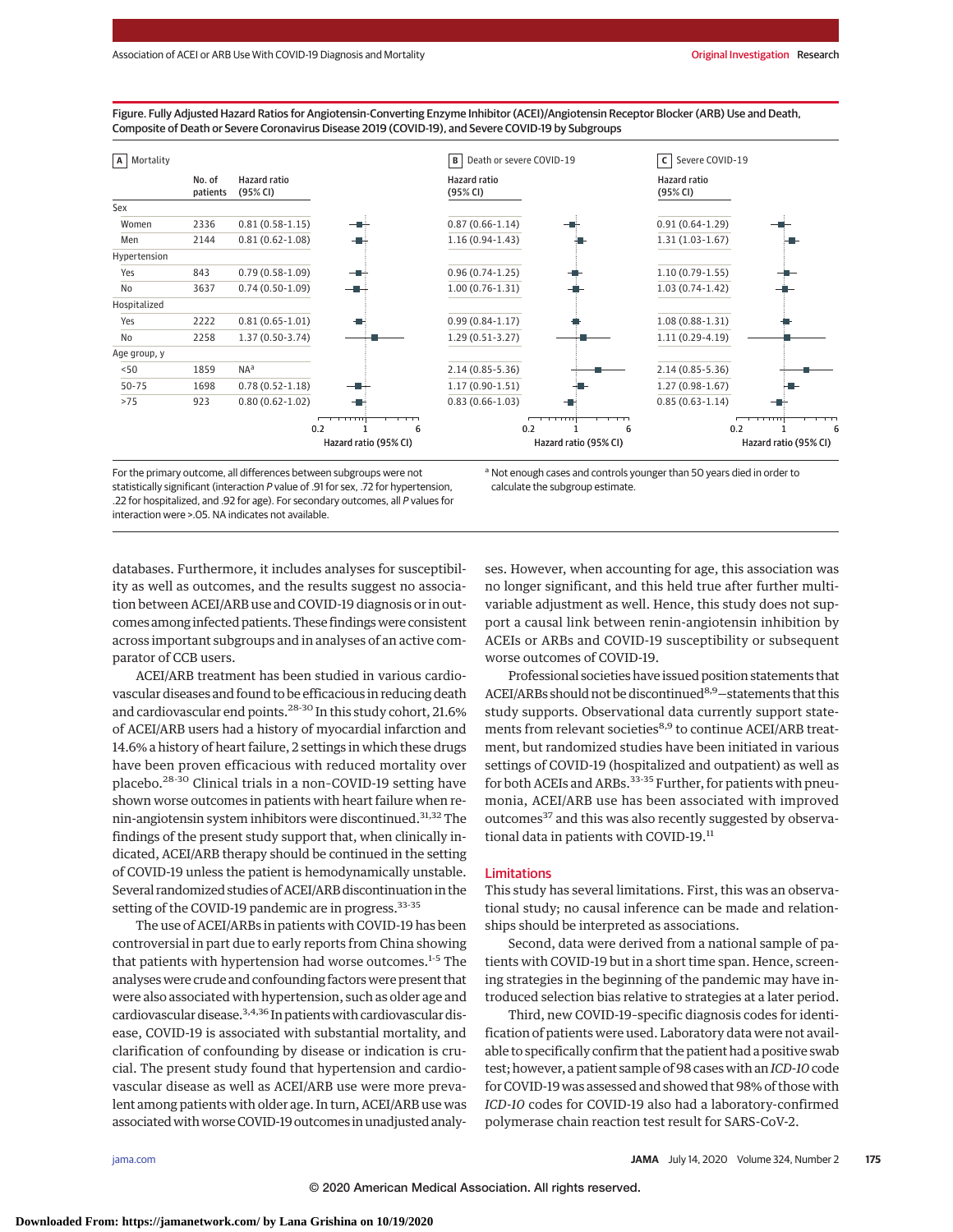Fourth, compared with official COVID-19 case numbers in Denmark, this study included fewer cases because*ICD-10*codes capture only those patients who were diagnosed in the hospital system (inpatient or outpatient setting and not in dedicated COVID-19 diagnostic kiosks). Hence, *ICD-10* codes had high specificity but lower sensitivity.

Fifth, study exposure of ACEI/ARB use was defined by prescription fillings. Filling data from Danish pharmacies have been shown to be complete, and a 6-month time window was used to define ACEI/ARB use. If this window was reduced to 3 months, the overall results of the study were similar. Information on in-hospital medication use was not available.

Sixth, the main analysis of this study compared ACEI/ ARB users with nonusers, but confounding by indication may have influenced the results and an analysis with an active comparator (CCB users) was therefore also conducted. Results were similar for ACEI/ARB use vs nonuse and ACEI/ ARB use vs CCB use.

# **Conclusions**

Prior use of ACEI/ARBs was not significantly associated with COVID-19 diagnosis among patients with hypertension or with mortality or severe disease among patients diagnosed as having COVID-19. These findings do not support discontinuation of ACEI/ARB medications that are clinically indicated in the context of the COVID-19 pandemic.

#### ARTICLE INFORMATION

**Published Online:** June 19, 2020. doi[:10.1001/jama.2020.11301](https://jamanetwork.com/journals/jama/fullarticle/10.1001/jama.2020.11301?utm_campaign=articlePDF%26utm_medium=articlePDFlink%26utm_source=articlePDF%26utm_content=jama.2020.11301)

**Author Affiliations:** The Heart Center, University Hospital of Copenhagen, Rigshospitalet, Copenhagen, Denmark (Fosbøl, Butt, Østergaard, Køber); Section of Cardiovascular Medicine, Department of Medicine, Boston Medical Center, Boston University School of Medicine, Boston, Massachusetts (Andersson); Department of Endocrinology, Bispebjerg and Frederiksberg Hospital, Copenhagen, Denmark (Selmer); Department of Cardiology, Aalborg University Hospital, Aalborg, Denmark (Kragholm); Department of Cardiology, Copenhagen University Hospital Herlev and Gentofte, Hellerup, Denmark (Schou, Gislason); Department of Cardiovascular Epidemiology and Research, The Danish Heart Foundation, Copenhagen, Denmark (Phelps, Gislason, Gerds); Department of Clinical Epidemiology and Department of Cardiology, Hillerød Hospital, Hillerød, Denmark (Torp-Pedersen).

**Author Contributions:** Drs Fosbøl and Gerds had full access to all the data in the study and take responsibility for the integrity of the data and the accuracy of the data analysis.

Concept and design: Fosbøl, Selmer, Gislason, Torp-Pedersen, Køber.

Acquisition, analysis, or interpretation of data: All authors.

Drafting of the manuscript: Fosbøl, Østergaard. Critical revision of the manuscript for important intellectual content: Butt, Østergaard, Andersson, Selmer, Kragholm, Schou, Phelps, Gislason, Gerds, Torp-Pedersen, Køber.

Statistical analysis: Fosbøl, Østergaard, Selmer, Schou, Gislason, Gerds, Torp-Pedersen, Køber. Administrative, technical, or material support: Fosbøl, Butt, Phelps, Gislason, Torp-Pedersen, Køber.

Supervision: Selmer, Torp-Pedersen, Køber.

**Conflict of Interest Disclosures:** Dr Schou reported receiving speaker fees from Novartis, Novo Nordisk, AstraZeneca, and Boehringer Ingelheim. Dr Torp-Pedersen reported receiving grants from Bayer and Novo Nordisk. Dr Køber reported receiving speaker honoraria from Novartis, AstraZeneca, and Boehringer Ingelheim. No other disclosures were reported.

#### **REFERENCES**

**1**. Diaz JH. Hypothesis: angiotensin-converting enzyme inhibitors and angiotensin receptor blockers may increase the risk of severe COVID-19. J Travel Med. 2020;27(3):taaa041. doi[:10.1093/jtm/](https://dx.doi.org/10.1093/jtm/taaa041) [taaa041](https://dx.doi.org/10.1093/jtm/taaa041)

**2**. Esler M, Esler D. Can angiotensin receptor-blocking drugs perhaps be harmful in the COVID-19 pandemic? J Hypertens. 2020;38(5):781- 782. doi[:10.1097/HJH.0000000000002450](https://dx.doi.org/10.1097/HJH.0000000000002450)

**3**. Fang L, Karakiulakis G, Roth M. Are patients with hypertension and diabetes mellitus at increased risk for COVID-19 infection? Lancet Respir Med. 2020;8 (4):e21. doi[:10.1016/S2213-2600\(20\)30116-8](https://dx.doi.org/10.1016/S2213-2600(20)30116-8)

**4**. Guan WJ, Ni ZY, Hu Y, et al; China Medical Treatment Expert Group for Covid-19. Clinical characteristics of coronavirus disease 2019 in China. N Engl J Med. 2020;382(18):1708-1720. doi: [10.1056/NEJMoa2002032](https://dx.doi.org/10.1056/NEJMoa2002032)

**5**. Sommerstein R, Kochen MM, Messerli FH, Gräni C. Coronavirus disease 2019 (COVID-19): do angiotensin-converting enzyme inhibitors/ angiotensin receptor blockers have a biphasic effect? J Am Heart Assoc. 2020;9(7):e016509. doi: [10.1161/JAHA.120.016509](https://dx.doi.org/10.1161/JAHA.120.016509)

**6**. Hoffmann M, Kleine-Weber H, Schroeder S, et al. SARS-CoV-2 cell entry depends on ACE2 and TMPRSS2 and is blocked by a clinically proven protease inhibitor. Cell. 2020;181(2):271-280.e8. doi[:10.1016/j.cell.2020.02.052](https://dx.doi.org/10.1016/j.cell.2020.02.052)

**7**. Li W, Moore MJ, Vasilieva N, et al. Angiotensin-converting enzyme 2 is a functional receptor for the SARS coronavirus. Nature. 2003; 426(6965):450-454. doi[:10.1038/nature02145](https://dx.doi.org/10.1038/nature02145)

**8**. Bozkurt B, Kovacs R, Harrington R. HFSA/ACC/AHA statement addresses concerns re: using RAAS antagonists in COVID-19. Published 2020. Accessed May 2, 2020. [https://professional.](https://professional.heart.org/professional/ScienceNews/UCM_505836_HFSAACCAHA-statement-addresses-concerns-re-using-RAAS-antagonists-in-COVID-19.jsp) [heart.org/professional/ScienceNews/UCM\\_](https://professional.heart.org/professional/ScienceNews/UCM_505836_HFSAACCAHA-statement-addresses-concerns-re-using-RAAS-antagonists-in-COVID-19.jsp) [505836\\_HFSAACCAHA-statement-addresses](https://professional.heart.org/professional/ScienceNews/UCM_505836_HFSAACCAHA-statement-addresses-concerns-re-using-RAAS-antagonists-in-COVID-19.jsp)[concerns-re-using-RAAS-antagonists-in-COVID-19.](https://professional.heart.org/professional/ScienceNews/UCM_505836_HFSAACCAHA-statement-addresses-concerns-re-using-RAAS-antagonists-in-COVID-19.jsp) [jsp](https://professional.heart.org/professional/ScienceNews/UCM_505836_HFSAACCAHA-statement-addresses-concerns-re-using-RAAS-antagonists-in-COVID-19.jsp)

**9**. European Society of Cardiology. Position statement of the ESC council on hypertension on ACE-inhibitors and angiotensin receptor blockers. Published March 13, 2020. Accessed June 12, 2020. [https://www.escardio.org/Councils/Council-on-](https://www.escardio.org/Councils/Council-on-Hypertension-(CHT)/News/position-statement-of-the-esc-council-on-hypertension-on-ace-inhibitors-and-ang)[Hypertension-\(CHT\)/News/position-statement-of](https://www.escardio.org/Councils/Council-on-Hypertension-(CHT)/News/position-statement-of-the-esc-council-on-hypertension-on-ace-inhibitors-and-ang)[the-esc-council-on-hypertension-on-ace](https://www.escardio.org/Councils/Council-on-Hypertension-(CHT)/News/position-statement-of-the-esc-council-on-hypertension-on-ace-inhibitors-and-ang)[inhibitors-and-ang](https://www.escardio.org/Councils/Council-on-Hypertension-(CHT)/News/position-statement-of-the-esc-council-on-hypertension-on-ace-inhibitors-and-ang)

**10**. Vaduganathan M, Vardeny O, Michel T, McMurray JJV, Pfeffer MA, Solomon SD. Renin-angiotensin-aldosterone system inhibitors in patients with COVID-19. N Engl J Med. 2020;382 (17):1653-1659. doi[:10.1056/NEJMsr2005760](https://dx.doi.org/10.1056/NEJMsr2005760)

**11**. Li J, Wang X, Chen J, Zhang H, Deng A. Association of renin-angiotensin system inhibitors with severity or risk of death in patients with hypertension hospitalized for coronavirus disease 2019 (COVID-19) infection in Wuhan, China. JAMA Cardiol. Published online April 23, 2020. doi[:10.1001/](https://jamanetwork.com/journals/jama/fullarticle/10.1001/jamacardio.2020.1624?utm_campaign=articlePDF%26utm_medium=articlePDFlink%26utm_source=articlePDF%26utm_content=jama.2020.11301) [jamacardio.2020.1624](https://jamanetwork.com/journals/jama/fullarticle/10.1001/jamacardio.2020.1624?utm_campaign=articlePDF%26utm_medium=articlePDFlink%26utm_source=articlePDF%26utm_content=jama.2020.11301)

**12**. Mancia G, Rea F, Ludergnani M, Apolone G, Corrao G. Renin-angiotensin-aldosterone system blockers and the risk of COVID-19. N Engl J Med. Published online May 1, 2020. doi[:10.1056/](https://dx.doi.org/10.1056/NEJMoa2006923) [NEJMoa2006923](https://dx.doi.org/10.1056/NEJMoa2006923)

**13**. Mehta N, Kalra A, Nowacki AS, et al. Association of use of angiotensin-converting enzyme inhibitors and angiotensin ii receptor blockers with testing positive for coronavirus disease 2019 (COVID-19). JAMA Cardiol. Published online May 5, 2020. doi[:10.](https://jamanetwork.com/journals/jama/fullarticle/10.1001/jamacardio.2020.1855?utm_campaign=articlePDF%26utm_medium=articlePDFlink%26utm_source=articlePDF%26utm_content=jama.2020.11301) [1001/jamacardio.2020.1855](https://jamanetwork.com/journals/jama/fullarticle/10.1001/jamacardio.2020.1855?utm_campaign=articlePDF%26utm_medium=articlePDFlink%26utm_source=articlePDF%26utm_content=jama.2020.11301)

**14**. Reynolds HR, Adhikari S, Pulgarin C, et al. Renin-angiotensin-aldosterone system inhibitors and risk of COVID-19. N Engl J Med. Published online May 1, 2020. doi[:10.1056/NEJMoa2008975](https://dx.doi.org/10.1056/NEJMoa2008975)

**15**. Schmidt M, Schmidt SAJ, Adelborg K, et al. The Danish health care system and epidemiological research: from health care contacts to database records. Clin Epidemiol. 2019;11:563-591. doi[:10.](https://dx.doi.org/10.2147/CLEP.S179083) [2147/CLEP.S179083](https://dx.doi.org/10.2147/CLEP.S179083)

**16**. Sundbøll J, Adelborg K, Munch T, et al. Positive predictive value of cardiovascular diagnoses in the Danish National Patient Registry: a validation study. BMJ Open. 2016;6(11):e012832. doi[:10.1136/](https://dx.doi.org/10.1136/bmjopen-2016-012832) [bmjopen-2016-012832](https://dx.doi.org/10.1136/bmjopen-2016-012832)

**17**. Olesen JB, Lip GY, Hansen ML, et al. Validation of risk stratification schemes for predicting stroke and thromboembolism in patients with atrial fibrillation: nationwide cohort study. BMJ. 2011;342: d124. doi[:10.1136/bmj.d124](https://dx.doi.org/10.1136/bmj.d124)

**18**. Ozenne BMH, Scheike TH, Staerk L, Gerds TA. On the estimation of average treatment effects with right-censored time to event outcome and competing risks. Biom J. 2020;62(3):751-763.

**19**. Borgan O, Samuelsen SO. Nested case-control and case-cohort studies. In: Klein JP, van Houwelingen HC, Ibrahim JG, Scheike TH, eds. Handbook of Survival Analysis. Chapman and Hall/CRC; 2013.